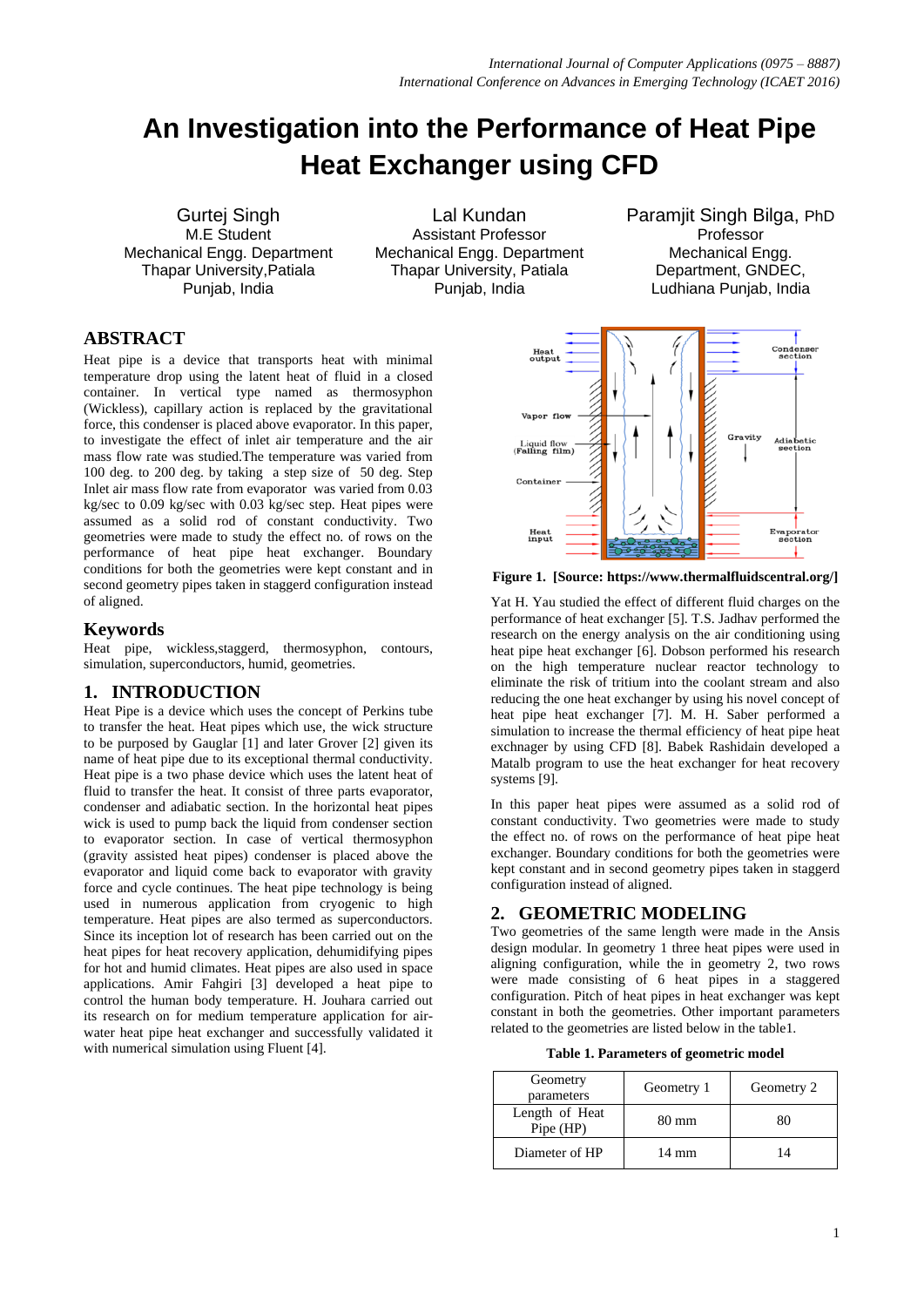| No of HP's              |                 |    |
|-------------------------|-----------------|----|
| Length of<br>Evaporator | $40 \text{ mm}$ | 40 |
| Length of<br>Condenser  | 40 mm           | 40 |

#### **Geometry 1**



**Figure 2. First geometry**

**Geometry 2**



**Figure 3. Second geometry**

# **3. MESHING GENERATION**

Meshing is very important parameter in order to accurately simulate any system. In this work all the meshing parameters were varied in order obtain the required mesh. The grid dependency test was also performed to validate the mesh. In the grid dependent test all the meshing methods the value of the maximum skewness was checked. . Inflation was added to capture the in turbulent flow near the wall Then the sizing and assembly parameters were also varied to get the required mesh

All the parameters involved in the meshing are listed in the tables below for both the geometries.

### **Mesh Dependency Geometry 1:**

**Table 2. Parameters of meshing for geometry 1**

| Method    | No. of<br>Cells | Types of<br>Cels | <b>Skewness</b> | Time/<br>Iter. |
|-----------|-----------------|------------------|-----------------|----------------|
| Auto Mesh | 4704            | Tetra+Hexa       | Max. $0.46$     | $10-12$        |

|             |       |            |           | sec     |
|-------------|-------|------------|-----------|---------|
| Cutshell    | 12892 | $Sqr+Hexa$ | Max. 0.94 | $15-20$ |
|             |       |            |           | sec     |
| Tetrahedron | 62194 | $Tetra +$  | Max. 0.91 | 18-21   |
|             |       | Hexa       |           | sec     |



**Figure 4. Meshing of first geometry**

#### **Geometry 2:**

**Table 3. Parameters of meshing for geometry 2**

| Method          | No. of<br>Cells | Types of<br>Cells | <b>Skewness</b> | Time/<br>Iter. |
|-----------------|-----------------|-------------------|-----------------|----------------|
| Auto<br>Mesh    | 12117           | Tetra+Hexa        | Max. 0.46       | $15-20$<br>sec |
| Cutshell        | 82136           | $Sqr+Hexa$        | Max.<br>0.936   | 25-32<br>sec   |
| Tetrahed<br>ron | 614227          | Tetra + Hexa      | Max.<br>0.923   | 40-59<br>sec   |



**Figure 4. Meshing of second geometry**

# **4. RESULTS AND DISCUSSIONS**

In this work, numerical simulation of heat pipe heat exchanger has been performed. Heat pipe was assumed as a solid rod of constant conductivity. This analysis was carried out on the copper water heat pipe(Thermosyphon) to investigate the effect of inlet air temperature and the air mass flow rate was studied.The temperature was varied from 100 deg. to 200 deg. by taking a step size of 50 deg. Step Inlet air mass flow rate from evaporator was varied from 0.03 kg/sec to 0.09 kg/sec with 0.03 kg/sec step.The mesh dependency and grid independence test was performed in order to reduce the error in the work.The temperature contours for condenser and evaporator was plotted. Boundary conditions used in this simulation are :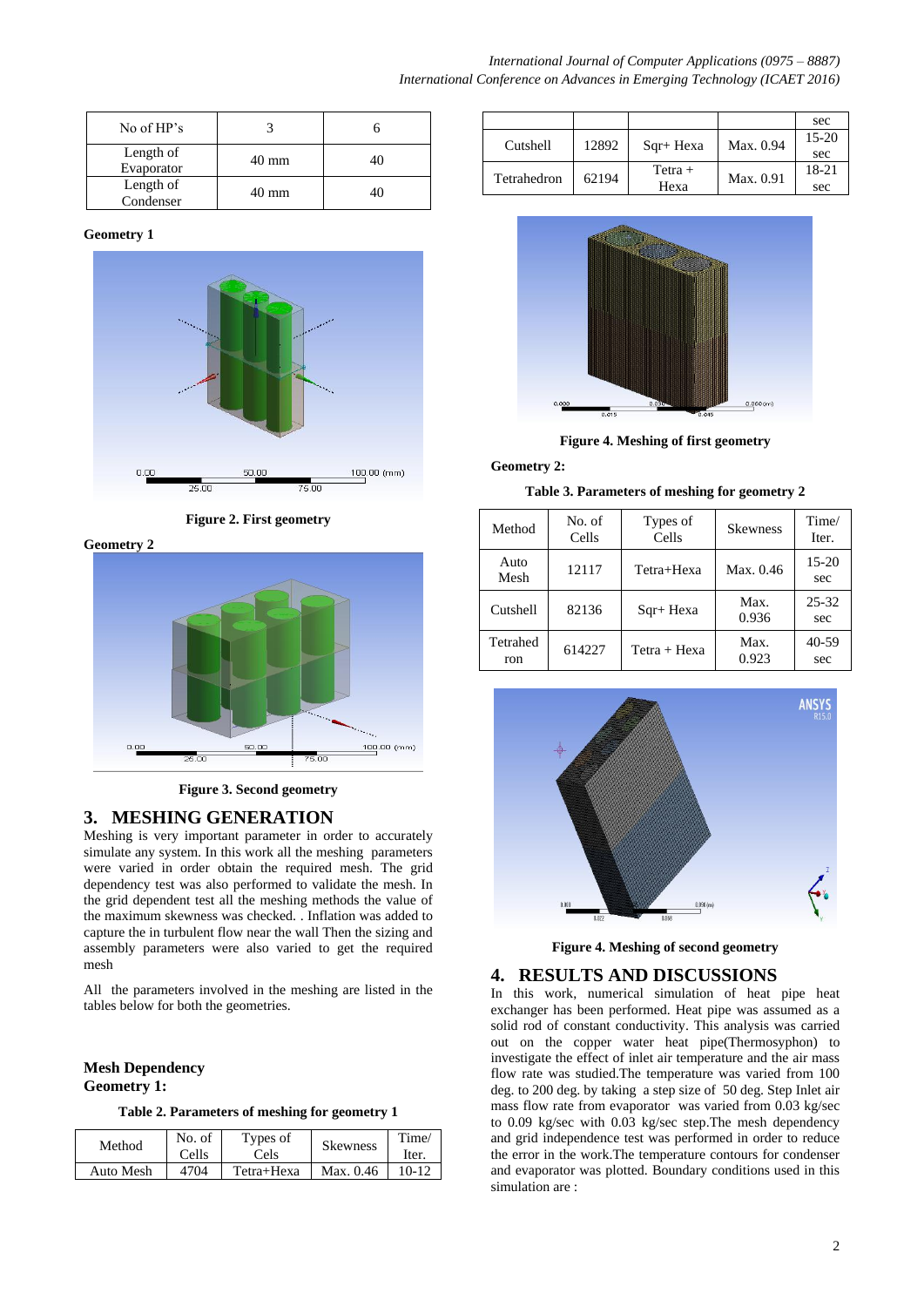| Parameter Varied:            |
|------------------------------|
| Hot fluid inlet temperature- |
| 100-200 deg                  |
| Velocity of hot fluid inlet- |
| 2.6 m/sec $-4.6$ m/sec       |
| Cold Fluid inlet Temperature |
| 14 deg (constant)            |
| Cold fluid inlet Velocity    |
| 3.6 m/secc (constant)        |
|                              |

Operating conditioning for both the geometries were kept constant and values were varied according to the data given in the above table.

Inlet Temperature of Cold Fluid- 14 deg

Inlet Temperature of Hot Fluid - 100 deg

Velocity of Cold Inlet – 3.6 m/sec

Velocity of Hot Inlet- 2.6 m/sec

#### **Contours for Temperature for geometry 1** Case 1







[ Min : 283 K , Max 423 K]

Case 2



**Figure 6. Temperature contour for case 2** [Min : 289 K, Max 438K]





# **Contour of Internal Energy**



**Figure 8. Internal energy contour** 

**Contours for Turbulent Kinetic energy and Velocity Vector**



Contours of Turbulent Kinetic Energy (k) (m2/s2)

**Figure 9. Turbulent Kinetic energy contour**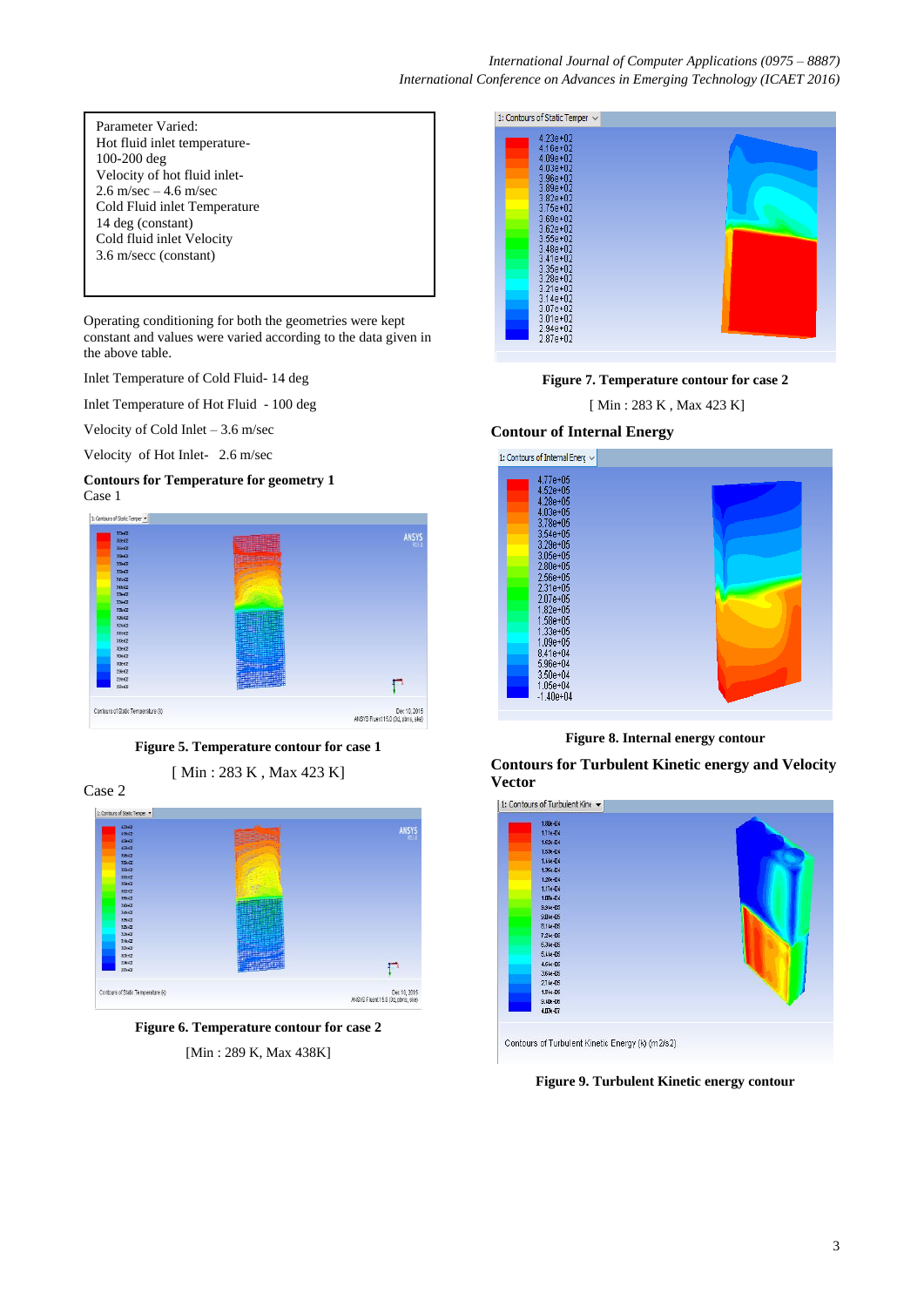

**Figure 10. Velocity vector contour** 



**Figure 11. Temperature contour (geometry 2)** [Min 423K, Max 432K]



**Figure 12. Temperature contour 2** [Min 423K, Max 432K]

#### **Turbulent profile and Wall Temperature**







# **Figure 14.Wall Temperature contour**

[Min 423K, Max 432K]



**Figure 15. Internal energy contour** 

[Min 522362.4 j/kg, Max 558439.5 j/kg]

**Plots for Geometry 1 and 2 for Temperature, Turbulence versus variation of other parameters:**